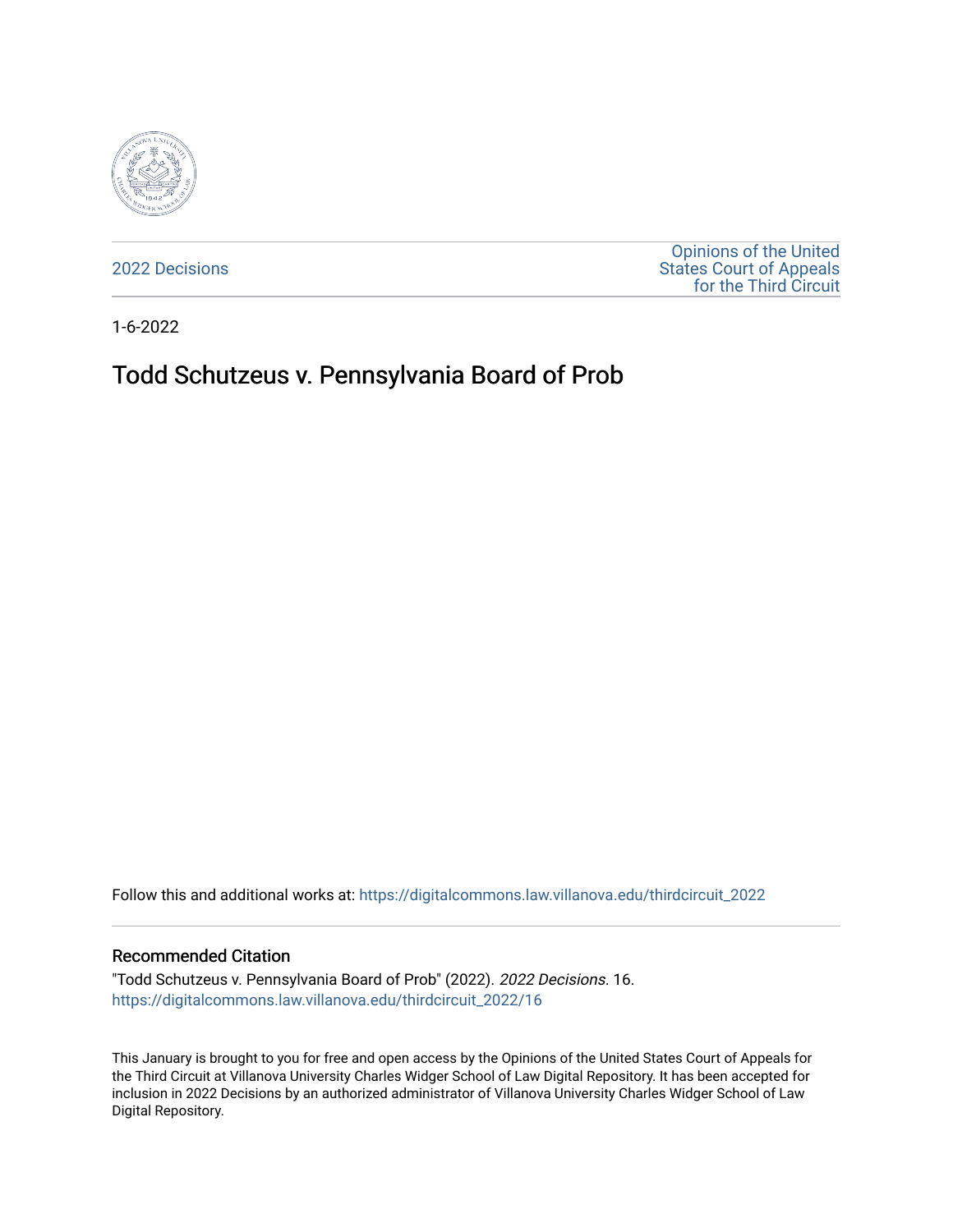## **NOT PRECEDENTIAL**

## UNITED STATES COURT OF APPEALS FOR THE THIRD CIRCUIT

No. 20-2031

## TODD SCHUTZEUS, Appellant

v.

PENNSYLVANIA BOARD OF PROBATION AND PAROLE, in its official capacity; ROBERTA TROY; RICHARD NOVACK; STEPHEN T. CUBBERLY, employees of the Board of Pennsylvania and Parole; PENNSYLVANIA DEPARTMENT OF CORRECTIONS, in its official capacity; JOHN WETZEL; ROBERT GILMORE, Employees of Pennsylvania Department of Corrections; TRACEY OHARA; JOE TUTTLE; TRACY SHAWLEY; OFFICER MCCOY; OFFICER JENKINS

 $\mathcal{L}_\text{max}$ 

On Appeal from the United States District Court for the Western District of Pennsylvania (W.D. Pa. Civil Action No. 2:17-cv-00412) District Judge: J. Nicholas Ranjan

Submitted Pursuant to Third Circuit LAR 34.1(a) February 12, 2021

Before: MCKEE, SHWARTZ and RESTREPO, Circuit Judges

(Opinion filed: January 6, 2022)  $\mathcal{L}_\text{max}$ 

# OPINION\*  $\mathcal{L}_\text{max}$

<sup>\*</sup> This disposition is not an opinion of the full Court and pursuant to I.O.P. 5.7 does not constitute binding precedent.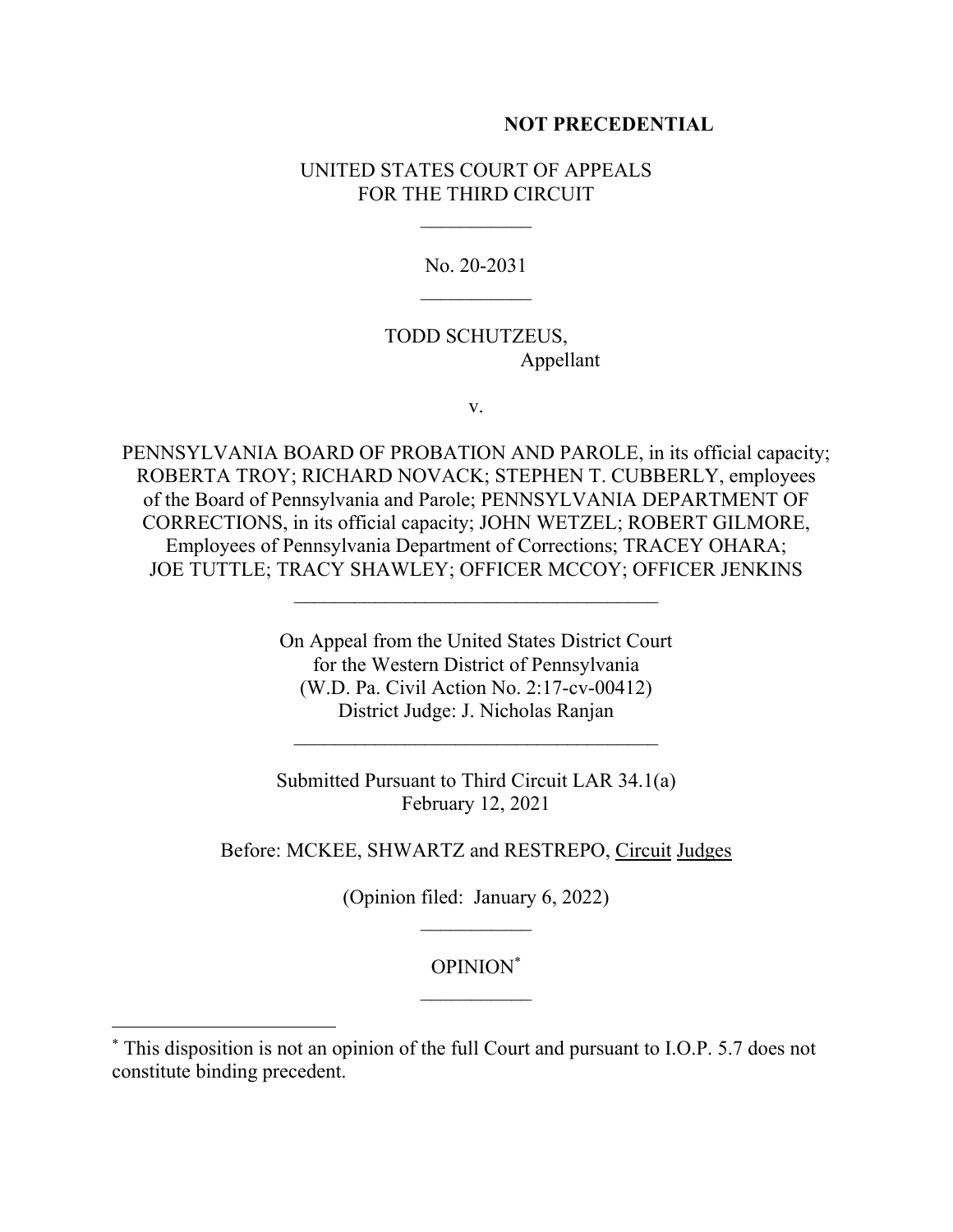#### PER CURIAM

Pro se appellant Todd Schutzeus appeals from the District Court's grant of summary judgment for defendants. For the reasons that follow, we will affirm the District Court's judgment.

I.

In 2001, Schutzeus pleaded guilty in the Court of Common Pleas of Allegheny County to rape and related charges involving a minor. He was sentenced to a term of three and a half to seven years' imprisonment followed by a seven-year term of probation. When the sentencing judge recited Schutzeus's sentence, he specified that the terms and conditions of Schutzeus's probation were to be set by the probation office or parole officer. At no point did the sentencing judge order that Schutzeus have no contact with children as a condition of his probation.

Schutzeus was released on probation after seven years of imprisonment. After his release, probation officer Tracey O'Hara drafted a series of conditions for Schutzeus's probation sentence, including a provision prohibiting Schutzeus from having any contact with minor children in his extended family, including his nieces. Schutzeus signed off on these conditions. Richard Novak subsequently became Schutzeus's probation officer. Several months later, the probation office discovered that Schutzeus had had contact with his minor nieces. Novak and supervisor Steven Cubberly drafted and signed a "special field report" regarding Schutzeus, which recommended adding several requirements to

2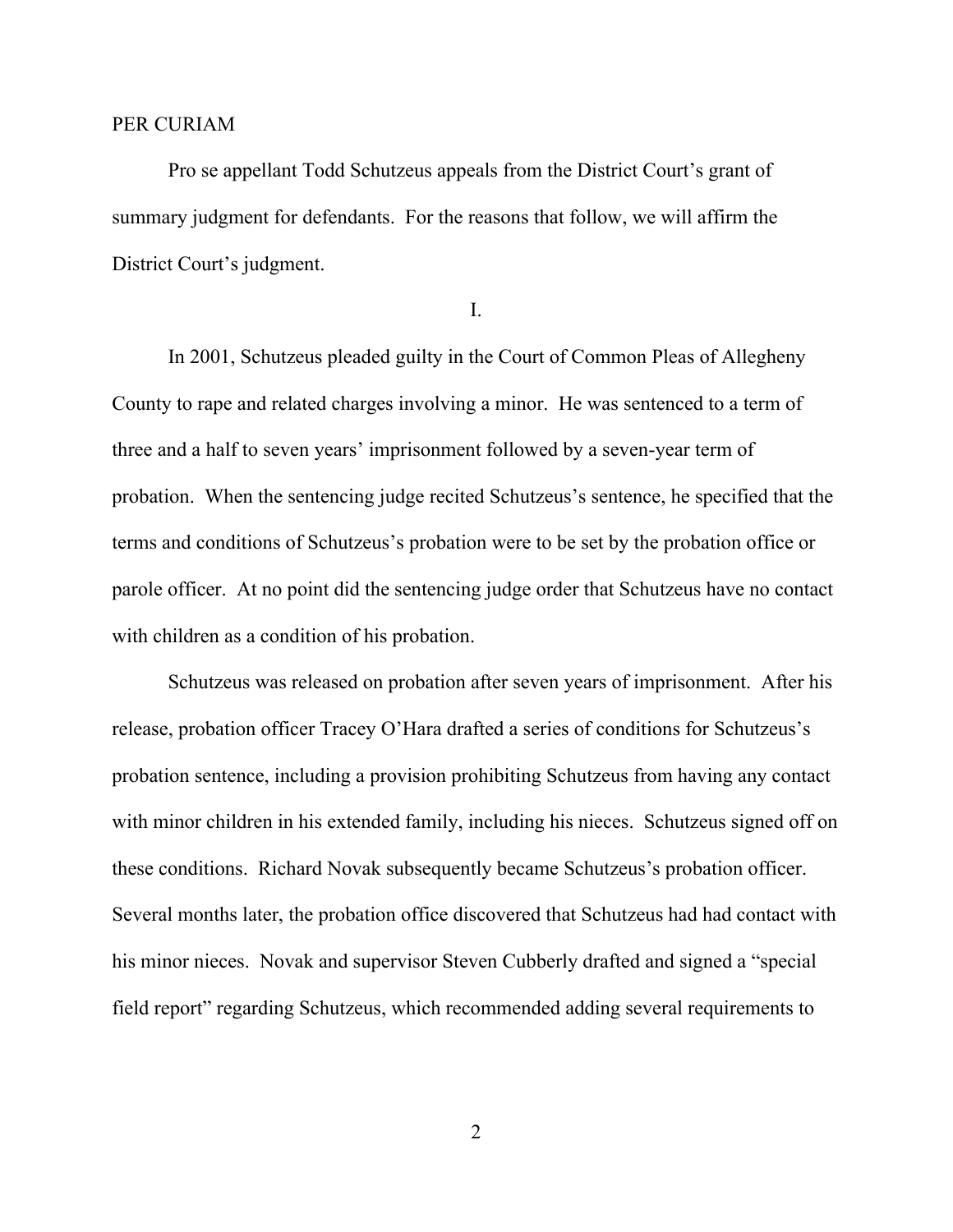his probation term, including that he have no contact with any minor under the age of 18. The report was submitted to the trial court and approved by the trial judge.

Novak interviewed Schutzeus, who acknowledged that he had seen his nieces, and another supervisor, Roberta Troy, recommended arresting Schutzeus. Novak subsequently arrested Schutzeus for violating the condition in the special field report that he not be in contact with minors. At a May 2007 violation of probation hearing, Schutzeus stated that he had violated a requirement of his probation. His probation was revoked, and he was sentenced to a term of up to 50 years' incarceration. After Schutzeus successfully appealed his sentence and subsequent resentencing, he was ultimately resentenced to 13 years' imprisonment.

Schutzeus then sought post-conviction relief for ineffective assistance of counsel. The Superior Court concluded that Schutzeus had not violated any term of his probation because the trial court did not originally impose a "no contact with minors" condition. Although probation conditions were proposed to the trial court in the special field report, a state statute required a judge to impose probation conditions; that responsibility could not be delegated to probation officers. The Superior Court vacated Schutzeus's revocation sentence, and, on remand in 2016, the trial court released Schutzeus from custody. Schutzeus ultimately served 9 years in prison for violating of a term of his probation that had never been lawfully imposed.

Schutzeus filed a complaint in the District Court in 2017, bringing federal and

3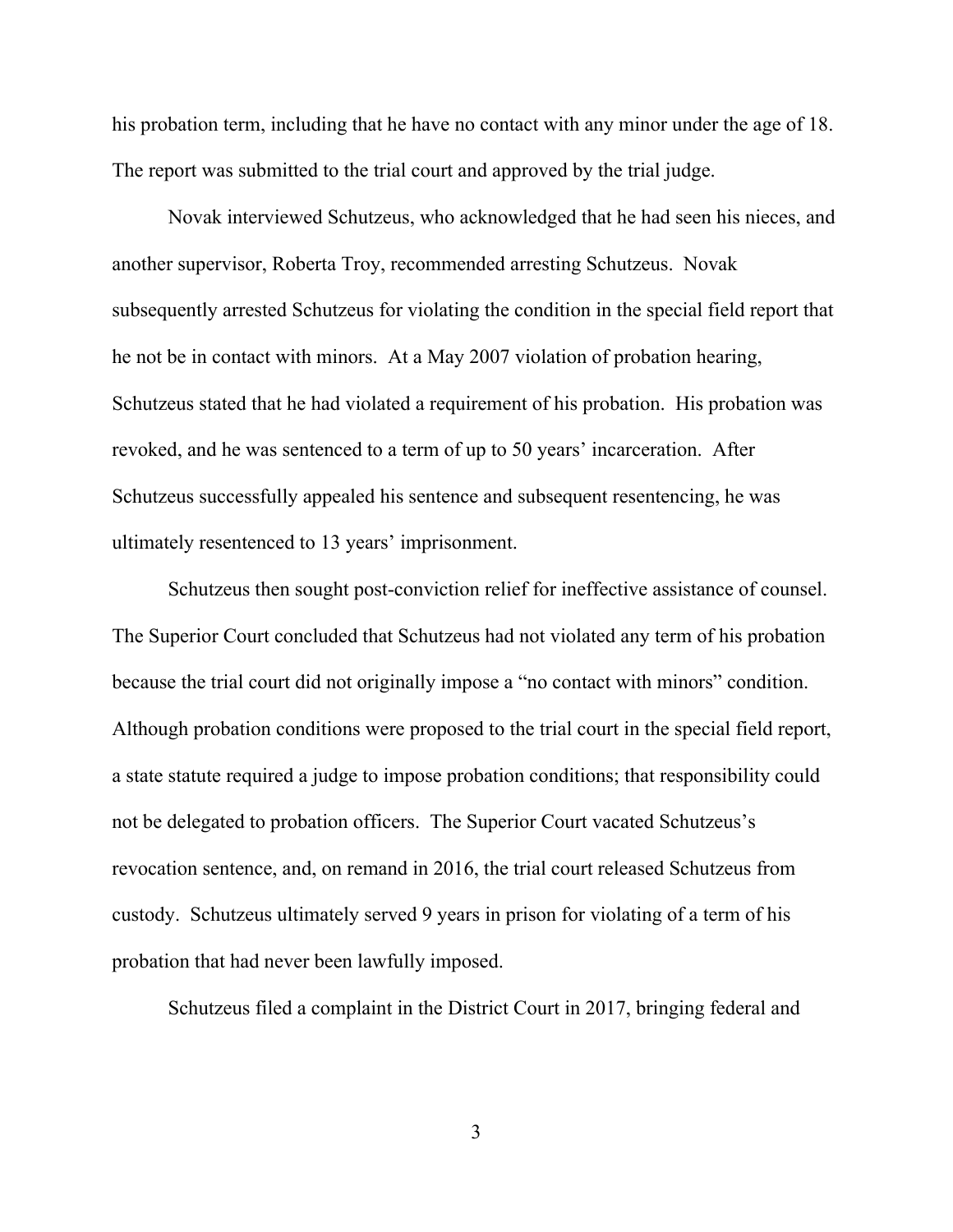state claims against a variety of defendants. In his second amended complaint, the operative complaint, Schutzeus named the Pennsylvania Board of Probation and Parole, and probation office employees O'Hara, Novak, Cubberly, and Troy as defendants.<sup>1</sup> He raised federal conspiracy and Fourth Amendment false arrest claims against the individual defendants. Among his other claims, he included state law claims of malicious prosecution and intentional infliction of emotional distress against all defendants, and state law claims of false imprisonment and abuse of process against Troy, Cubberly, and Novak. The parties filed cross-motions for summary judgment, which the District Court granted for defendants and denied for Schutzeus. Schutzeus timely appealed.

## II.

We have jurisdiction over this appeal pursuant to 28 U.S.C. § 1291. We exercise plenary review over the District Court's grant of summary judgment for defendants.<sup>2</sup> See Blunt v. Lower Merion Sch. Dist., 767 F.3d 247, 265 (3d Cir. 2014). Summary judgment is appropriately granted "if the movant shows that there is no genuine dispute as to any material fact and the movant is entitled to judgment as a matter of law." Fed. R. Civ. P. 56(a). A genuine dispute of material fact exists if the evidence is sufficient for a reasonable factfinder to return a verdict for the nonmoving party. Anderson v. Liberty

<sup>&</sup>lt;sup>1</sup> Schutzeus submitted two versions of his second amended complaint, and the District Court, after granting leave to amend, considered the amendment to include all of the claims raised in both documents.

<sup>&</sup>lt;sup>2</sup> Schutzeus does not challenge the District Court's denial of his motion for summary judgment in his appellate brief, forfeiting any challenge to that decision. See United States v. Pelullo, 399 F.3d 197, 222 (3d Cir. 2005).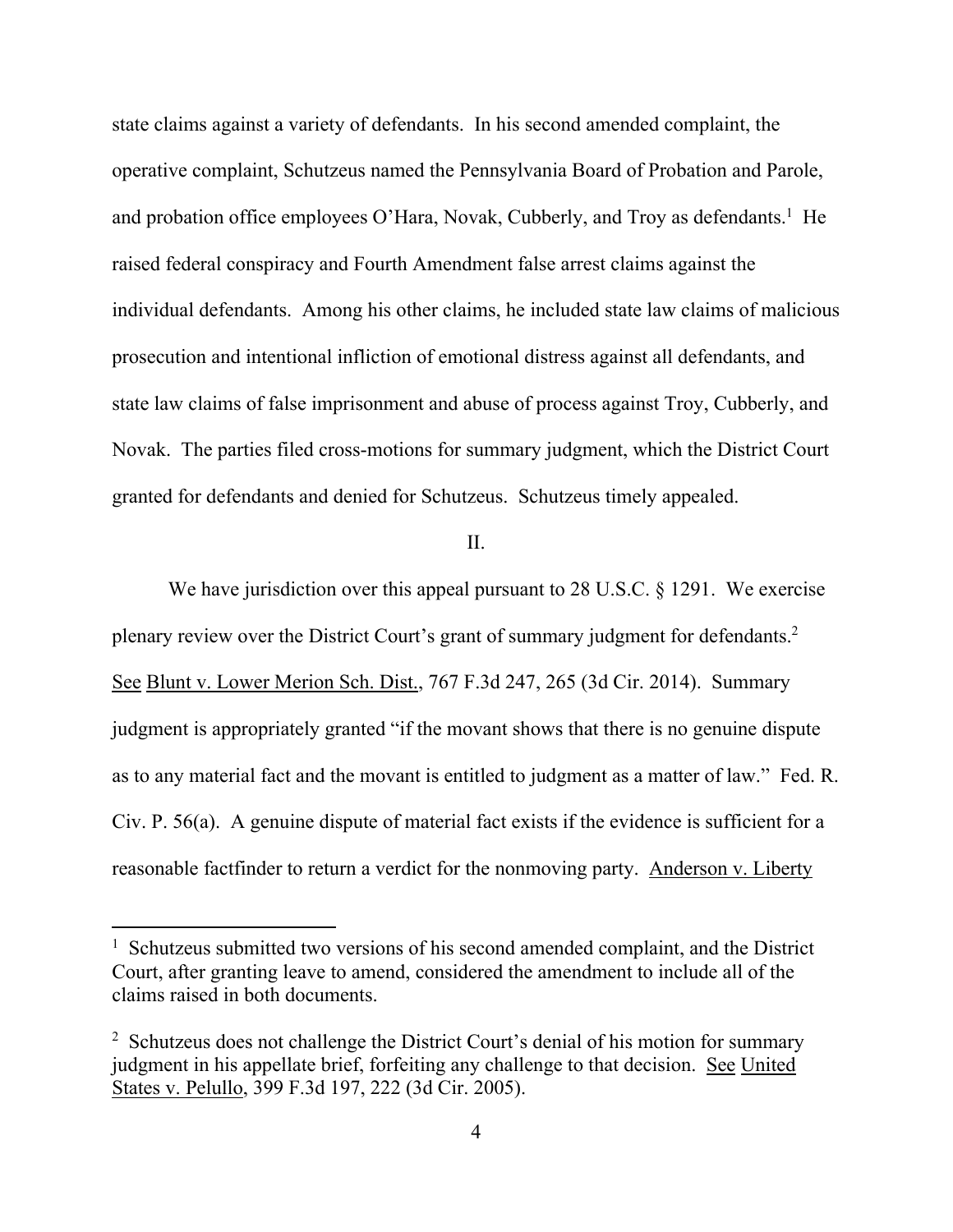#### III.

We agree with the District Court's grant of summary judgment for defendants.<sup>3</sup> First, as defendants argued, the record contained no evidence of a conspiracy under 42 U.S.C. § 1983. "To prevail on a conspiracy claim under § 1983, a plaintiff must prove that persons acting under color of state law 'reached an understanding' to deprive him of his constitutional rights." Jutrowski v. Twp. of Riverdale, 904 F.3d 280, 293-94 (3d Cir. 2018) (citation omitted). At his deposition, Schutzeus testified that he had named Troy and Cubberly as defendants solely because of their positions, that he had named O'Hara because she had imposed conditions on his probation based on the sentencing judge's command, and that he had named Novak because Novak had arrested him and had helped

<sup>&</sup>lt;sup>3</sup> Schutzeus does not challenge the District Court's rulings on all his claims. Specifically, Schutzeus raised a claim in his complaint pursuant to Monell v. Dep't of Soc. Servs., 436 U.S. 658 (1978), against the Board, as well as claims against the individual defendants that he was denied due process under the Fifth and Fourteenth Amendments at his original sentencing hearing where the judge improperly delegated setting his probation terms to a probation officer. He also alleged violations of the Pennsylvania Constitution. Because Schutzeus does not address these claims in his appellate brief, we deem any challenge to the grant of summary judgment on these claims forfeited. See Pelullo, 399 F.3d at 222. We note, however, that the District Court properly concluded that Schutzeus never identified any policy or custom that resulted in any alleged constitutional violation such that his claim could survive summary judgment. See Monell, 436 U.S. at 690-92; see also Beck v. City of Pittsburgh, 89 F.3d 966, 971 (3d Cir. 1996). Further, no individual defendant in this case had any personal involvement in his initial sentencing hearing. See Rode v. Dellarciprete, 845 F.2d 1195, 1207 (3d Cir. 1988). Finally, Pennsylvania does not recognize a private right of action for damages for violations of its constitution. See Jones v. City of Philadelphia, 890 A.2d 1188, 1208 (Pa. Commw. Ct. 2006) ("[N]either Pennsylvania statutory authority nor appellate case law has authorized the award of money damages for violation of the Pennsylvania Constitution.").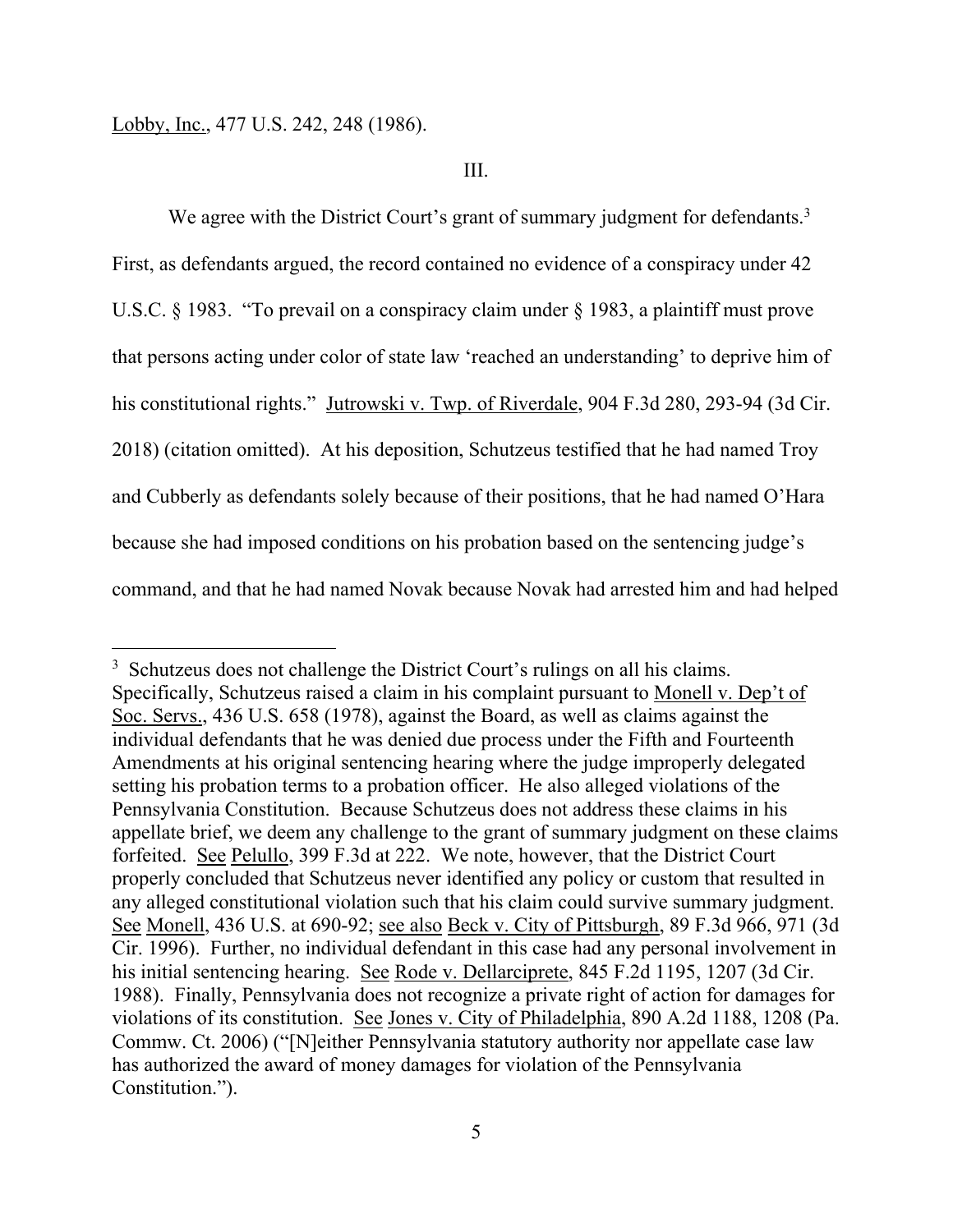prepare the special field report. These actions do not demonstrate that any set of defendants "reached an understanding" to deprive Schutzeus of his constitutional rights. Schutzeus's speculation and continued insistence to the contrary is not sufficient to show that summary judgment was not warranted where the record contains no evidence of a conspiracy.

The District Court also correctly granted summary judgment for the individual defendants on Schutzeus's claims of false arrest under the Fourth Amendment because he could not establish that a constitutional violation had occurred.4 "To state a claim for false arrest under the Fourth Amendment, a plaintiff must establish: (1) that there was an arrest; and (2) that the arrest was made without probable cause." James v. City of Wilkes-Barre, 700 F.3d 675, 680 (3d Cir. 2012); see also Groman v. Twp. of Manalapan,

<sup>&</sup>lt;sup>4</sup> In addition to claims for damages, in his operative complaint, Schutzeus sought injunctive and declaratory relief. Specifically, he sought an injunction to enjoin defendants from a "practice of adding extra judicial criminal sanctions upon probationers and parolees," and a declaration that defendants' conduct violated his constitutional rights. See Second Am. Compl. at ECF p. 11. It is not clear from Schutzeus's appellate brief if he continues to pursue prospective relief. However, even if he does, Schutzeus is not entitled to either form of relief. As the District Court concluded, Schutzeus has never identified an existing policy by the Board of imposing conditions of probation that could be enjoined. See McNair v. Synapse Grp. Inc., 672 F.3d 213, 223 (3d Cir. 2012) ("When . . . prospective relief is sought, the plaintiff must show that he is 'likely to suffer future injury' from the defendant's conduct.") (citation omitted). His request for declaratory relief fails for similar reasons. The conditions of Schutzeus's probation expired before this action was initiated when his probationary period ended. See Commonwealth v. Karth, 994 A.2d 606, 610 (Pa. Super. Ct. 2010) ("Once [a] term of probation expires, so, too, must any conditions attached thereto."). Accordingly, and because the record does not contain evidence to support any likelihood of a future injury to Schutzeus based on the constitutional violations he has claimed, he cannot receive declaratory relief. See Already, LLC v. Nike, Inc., 568 U.S. 85, 98 (2013).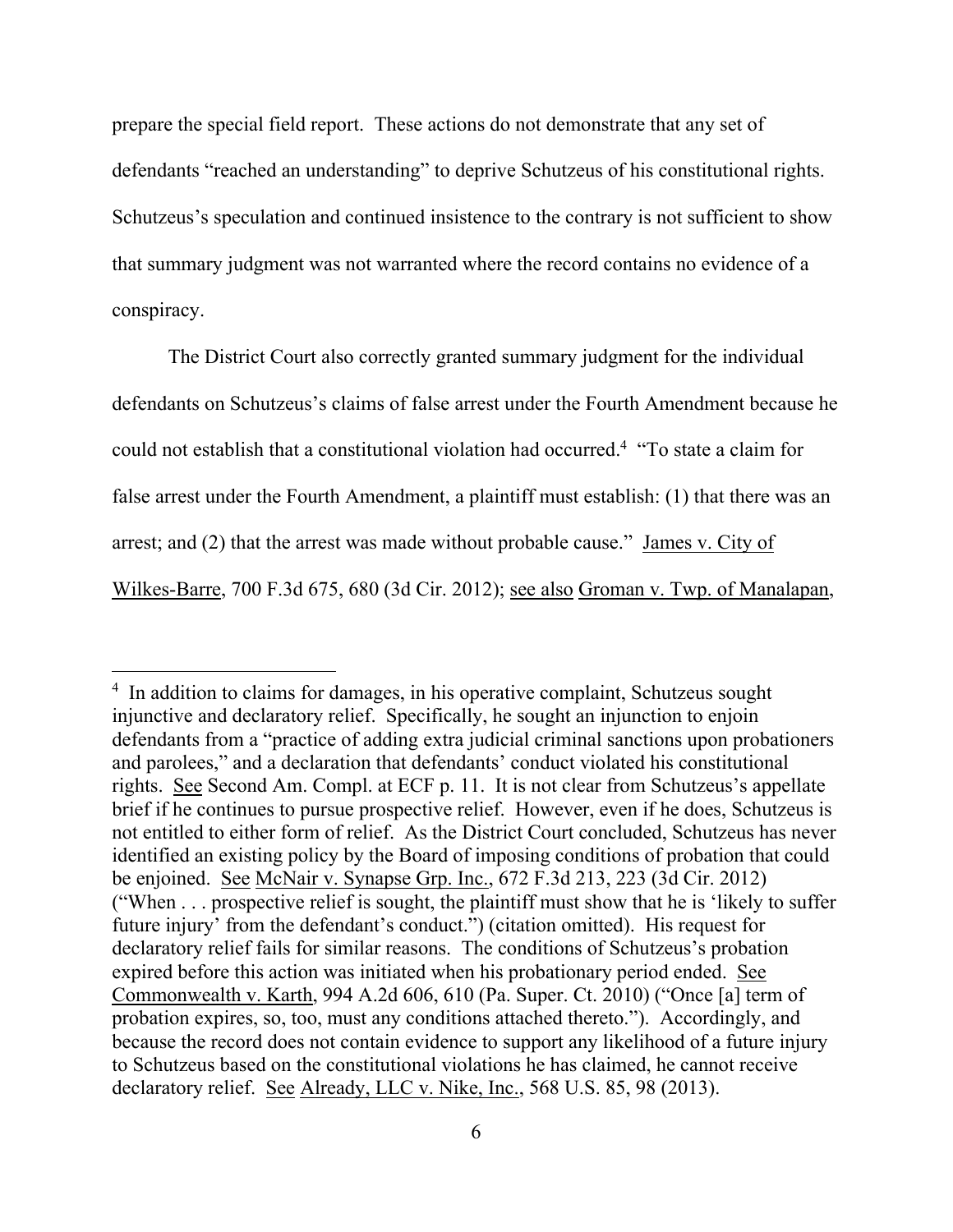47 F.3d 628, 636 (3d Cir. 1995) ("A false imprisonment claim under § 1983 which is based on an arrest made without probable cause is grounded in the Fourth Amendment's guarantee against unreasonable seizures."). Probable cause determinations are informed by analyzing the totality of the circumstances. Illinois v. Gates, 462 U.S. 213, 238 (1983).

Schutzeus argues that his arrest for violating his probation could not have been supported by probable cause because, on collateral review, the Superior Court ultimately determined that the basis for his probation violation was not an enforceable term of his probation. However, "[w]hether probable cause exists depends upon the reasonable conclusion to be drawn from the facts known to the arresting officer at the time of the arrest." See Devenpeck v. Alford, 543 U.S. 146, 152 (2004). When Schutzeus was sentenced, the sentencing judge specifically indicated that the terms and conditions of his probation were to be set by the probation office or his probation officer. He was subsequently found to be a sexually violent predator after a Megan's Law hearing. After he was released from prison, O'Hara gave Schutzeus a series of probation conditions to which he agreed in writing, including a provision preventing him from seeing his minor nieces. Novak ultimately arrested Schutzeus after Schutzeus admitted to Novak that he had seen his nieces, and at his violation of probation hearing, Schutzeus stated that he had violated a term of his probation. The Superior Court repeatedly reviewed Schutzeus's direct appeals from his probation violation sentence without noticing any issue with the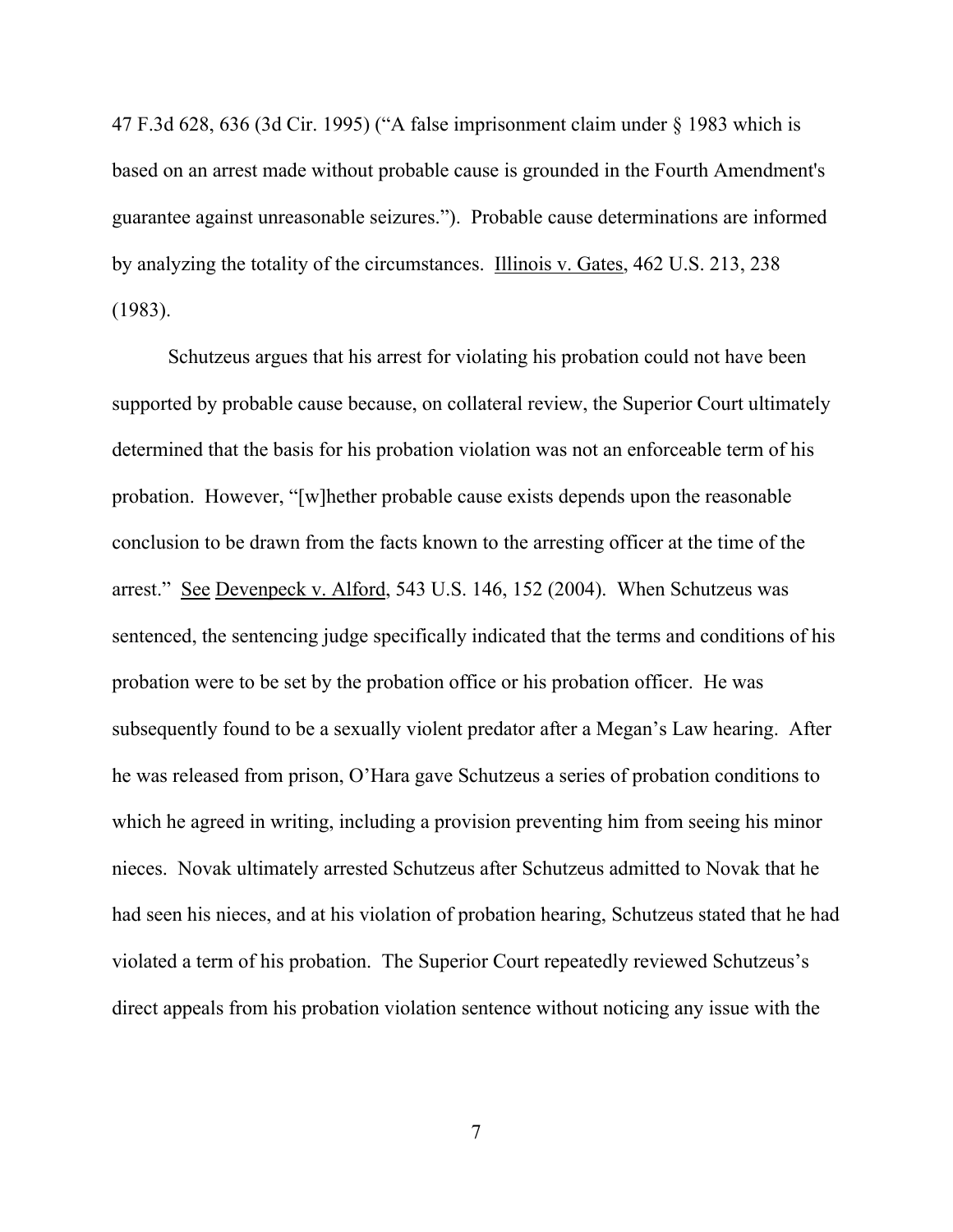terms of his probation, even when discussing the no-contact provision that was later deemed invalid. See Commonwealth v. Schutzues, 54 A.3d 86, 99 (Pa. Super. Ct. 2012); see also Heien v. North Carolina, 574 U.S. 54, 66 (2014) (explaining that "[t]he Fourth Amendment tolerates. . . *objectively* reasonable" mistakes). Considering the totality of the circumstances here, probable cause existed for Schutzeus's arrest such that he cannot establish a Fourth Amendment false arrest claim against any individual defendant.

Next, as the District Court properly concluded, Schutzeus's state law claims for damages against the Board and the individual defendants in their official capacities are barred by Eleventh Amendment immunity. Eleventh Amendment immunity protects a state or a state agency from suit unless Congress has specifically abrogated the state's immunity or the state has waived its immunity. See Pennhurst State Sch. & Hosp. v. Halderman, 465 U.S. 89, 100, 120-21 (1984); Karns v. Shanahan, 879 F.3d 504, 513 (3d Cir. 2018); see also Fitchik v. N.J. Transit Rail Operations, Inc., 873 F.2d 655, 658 (3d Cir. 1989) ("A state agency is entitled to immunity from suit in a federal court under the eleventh amendment when a judgment against it would have had essentially the same practical consequences as a judgment against the State itself.") (citation and internal quotation marks omitted). Schutzeus does not address his claims against the Board in his appellate brief, and he has identified no waiver of immunity that may be applicable in this case.5

<sup>&</sup>lt;sup>5</sup> Further, " $\S$  1367(a)'s grant of jurisdiction does not extend to claims against nonconsenting state defendants." Raygor v. Regents of Univ. of Minn., 534 U.S. 533, 542 (2002).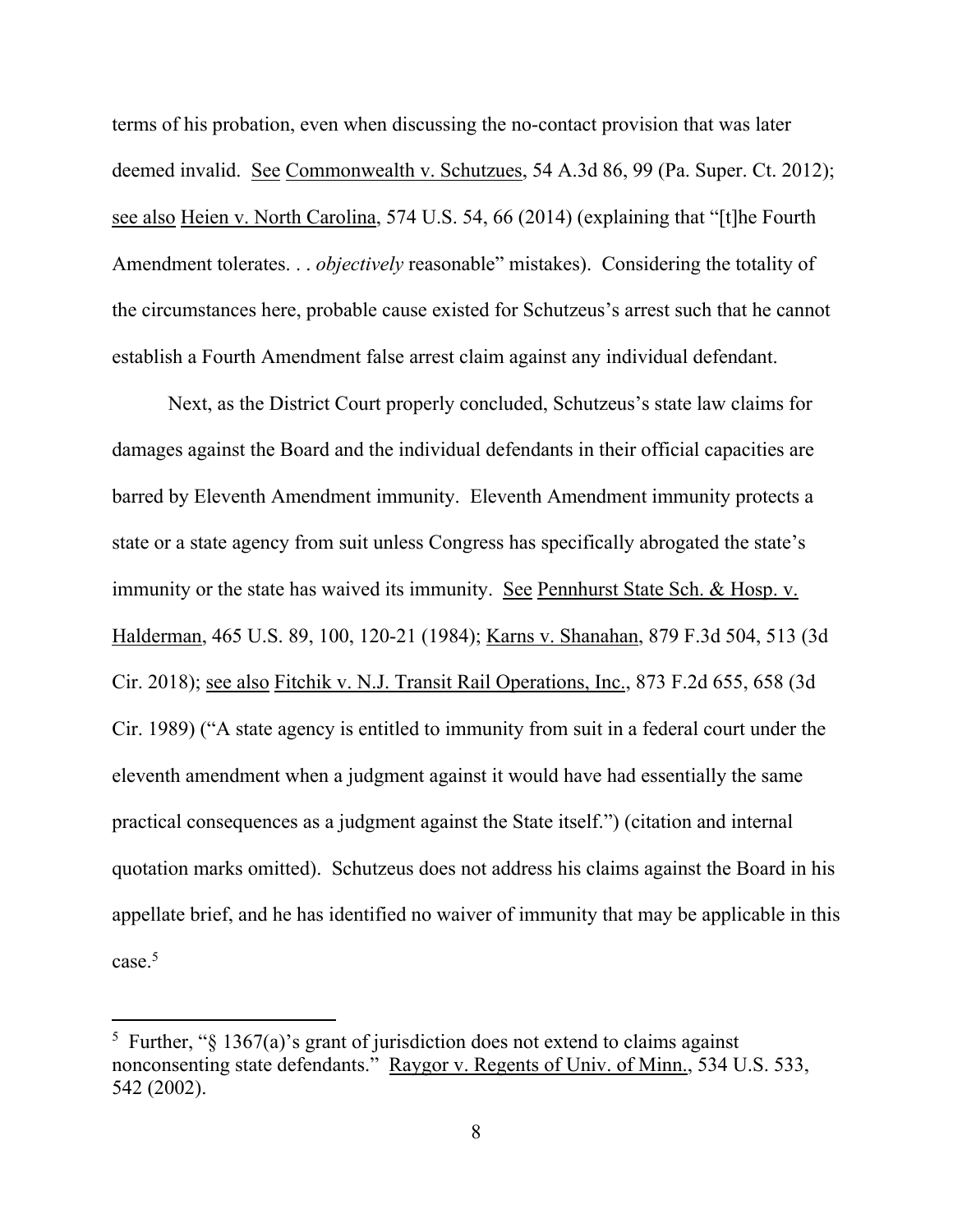The District Court also correctly concluded that Schutzeus's remaining state law claims against the individual defendants were barred by immunity pursuant to 1 Pa. Cons. Stat. § 2310, as defendants affirmatively asserted. Under that provision, the Commonwealth and its officials and employees acting within the scope of their duties are immune from lawsuits except in specified situations, see 42 Pa. Cons. Stat. § 8522, none of which is applicable here.

Under the facts of this case, the actions taken by the individual defendants fell within the scope of their employment as probation office employees. Pennsylvania law provides that an employee's action falls within the scope of employment if it: (1) is the kind that an employee is employed to perform; (2) occurs substantially within the authorized time and space limits of the employee's job; and (3) is motivated at least in part by a purpose to serve the employer; and (4) if force was intentionally used by the employee against another, the use of force was not unexpectable by the employer. See Restatement (Second) of Agency § 228; Brumfield v. Sanders, 232 F.3d 376, 380 (3d Cir. 2000) ("Pennsylvania has accepted the Restatement (Second) of Agency's definition of conduct 'within the scope of employment.'") (citation omitted).

Here, the individual defendants' actions consisted of typical actions taken by a probation officer or supervisor: (1) preparing and submitting documents such as a special field report, a violation report, and an arrest report, on probation office forms; (2) advising the state trial court on terms of probation; (3) supervising those terms; (4)

9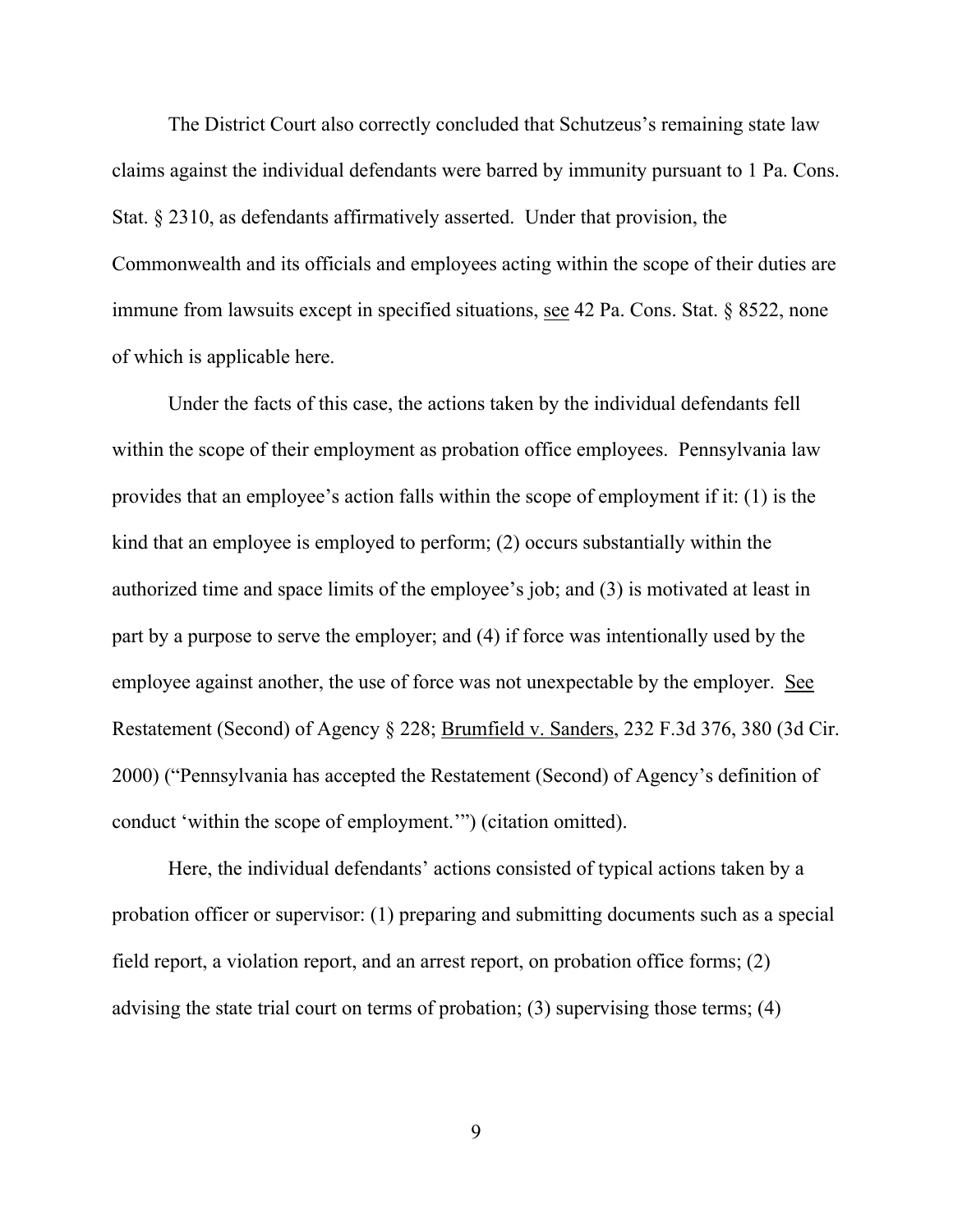arresting a defendant for violating a term of probation; and (5) participating in a hearing to enforce that term. See, e.g., 61 Pa. Cons. Stat. §§ 6133 (providing the Board with the "exclusive power to supervise any person placed on probation by any judge of a court having criminal jurisdiction, when the court by special order directs supervision by the board"); 6138(b)(1) (providing that the "formal filing of a charge after parole against a parolee within for any violation of the laws of this Commonwealth shall constitute an automatic detainer and permit the parolee to be taken into and held in custody"); 6152 (authorizing parole officers to arrest without a warrant a parolee for violating parole conditions); 6153 (explaining the contours of the "supervisory relationship" of probation officers "with their offenders"). As the District Court observed, parole officers are state employees who serve the courts under the direction of their common employer, the Commonwealth government. See Haybarger v. Lawrence Cty. Adult Prob. & Parole, 551 F.3d 193, 198 (3d Cir. 2008) ("Pennsylvania's judicial districts, including their probation and parole departments, . . . . are part of the Commonwealth government rather than local entities.").

Schutzeus argues that because the Superior Court ruled that his sentencing judge had no authority to order a probation officer to set any conditions of his probation, the individual defendants could not have been working within the scope of their employment when the special field report was prepared in what he alleges was "an illicit scheme to cover for . . . O'Hara's imposition of a term of probation." See Appellant's Br. at p. 22.